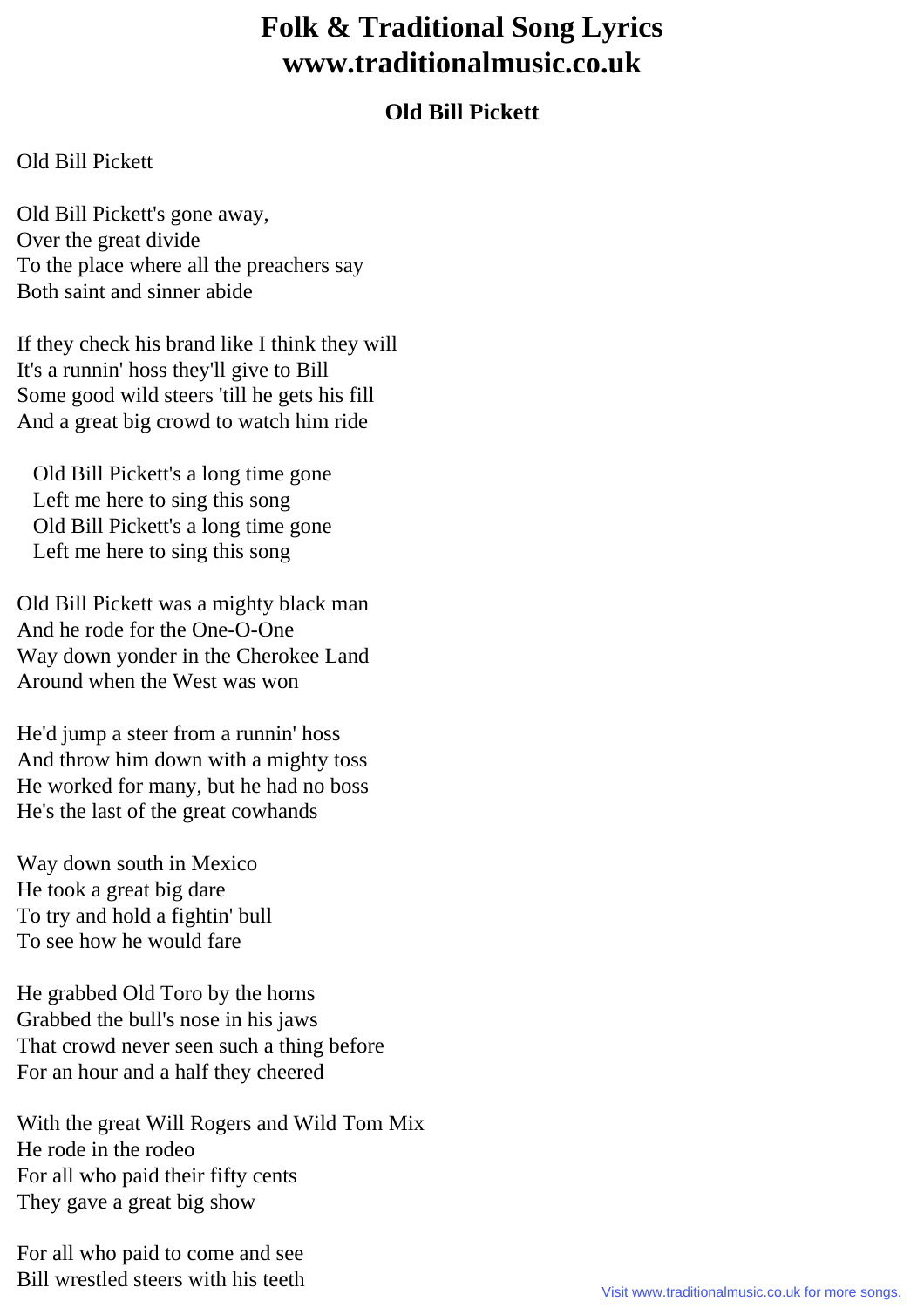We've never seen such a mighty feat 'Cause he left us long ago

Way down on the Miller ranch In the year of thirty two Bill Pickett roped a sorrel stud To see what he could do

That sorrel stomped and jumped and bucked And tromped Bill's body in the dust At seventy-three, Bill was out of luck He took eleven days to die

There was nothin' they could do

They laid him down in a six-by-three Beneath the land he knew And they left a cross for the world to see Said, "Of his kind we've seen few"

That night for Bill they drank some wine And old Zack Miller wrote these lines And left 'em here for me to find To put to music and sing to you

## Note: The Bull Dogger

In many ways, the exciting saga of Bill Pickett tells us what happened to Black Indians as the last frontier entered the twentieth century. Pickett was born in 1870, the second of thirteen children, to Black Cherokees in Oklahoma.

 After completing the fifth grade, Pickett left the dull confines of a frontier classroom for the wild life of the range. He landed a job as a ranch hand and developed his roping and riding skills. But Bill Pickett wanted something more of life.

 He found it among the animals he tended. Some people say that when he was only ten, Pickett began to practice a technique for holding calves quiet at branding time. Others say he began his startling skill later in Texas as brush country where roping a steer was difficult if not impossible. What Pickett did was to create a cowhand technique for holding cattle that required delicate coordination, great strength, and pure macho guts.

 It is called "bulldogging" or "steer wrestling" and became the most famous cowboy sport. Pickett would race his horse Spradley after a steer and leap out of the saddle onto the animal's back. Grabbing a horn in each hand, he began the hard part. He twisted the horns until the beast's face turned upward and the huge animal fell over on its side. Rider and steer skidded to a halt in a cloud of dust.

 For a final touch, Pickett sunk his teeth into the steer's upper lip or nose and let go with his hands. The startled beast lay still,